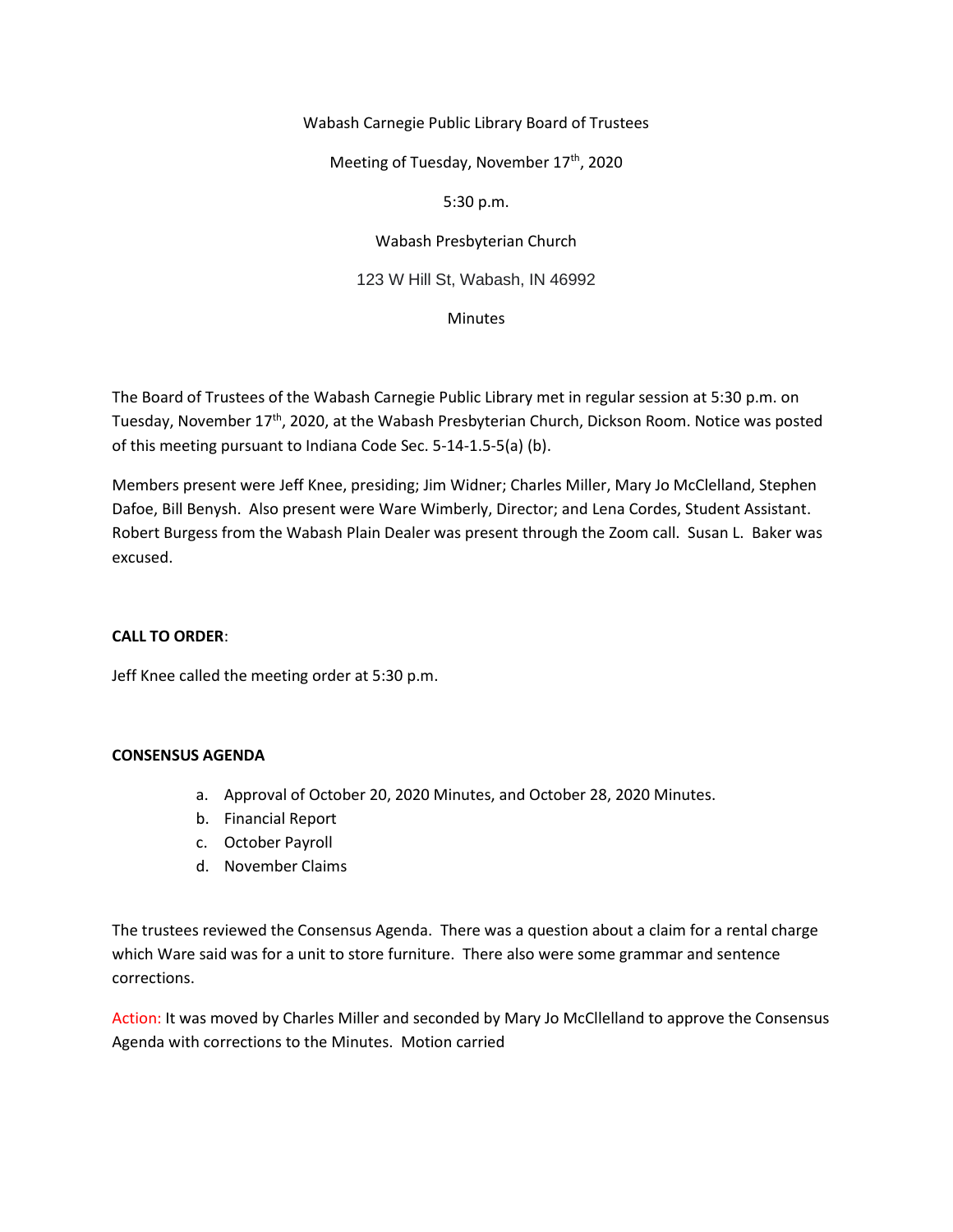### **PRESIDENT'S REPORT**

No comments.

### **COMMITTEE REPORT**

No meeting of Park Board.

#### **NEW BUSINESS**

#### Salary Ordinance/ Schedule 2021

Ware presented the proposed 2021 salary ordinance. The trustees discussed how the political climate and possible COVID-19-related revenue shortfalls could affect this. They also discussed what a good staff the library has. After asking Ware to get more information about other public entities' salary ordinances, the board agreed to table the issue until the December meeting.

Action: Moved by Bill Benysh and seconded by Charles Miller to table until the December 15<sup>th</sup> Board meeting. Motion carried.

#### Employee Group Health Insurance

Ware reported that the health insurance plan for the library's full-time staff will renew automatically on December 1. The library grandfathered into this plan before the Affordable Care Act was passed and if it is not renewed, it will not be available to the library again. He also presented an alternative Affordable Care Act plan with higher deductibles and out-of-pocket costs. Although the trustees were inclined to renew the current plan, they wanted to hear member Susan L. Baker's opinions because of her insurance experience. It was the consensus of the board to table the issue until the December meeting when she will be there.

Action: It was moved by Bill Benysh and seconded by Mary Jo McClelland to table the employee group health insurance until the December 15th Board meeting. Motion carried.

# **DIRECTOR'S REPORT/ADMINISTRATIVE UPDATE:**

#### Mold Concern: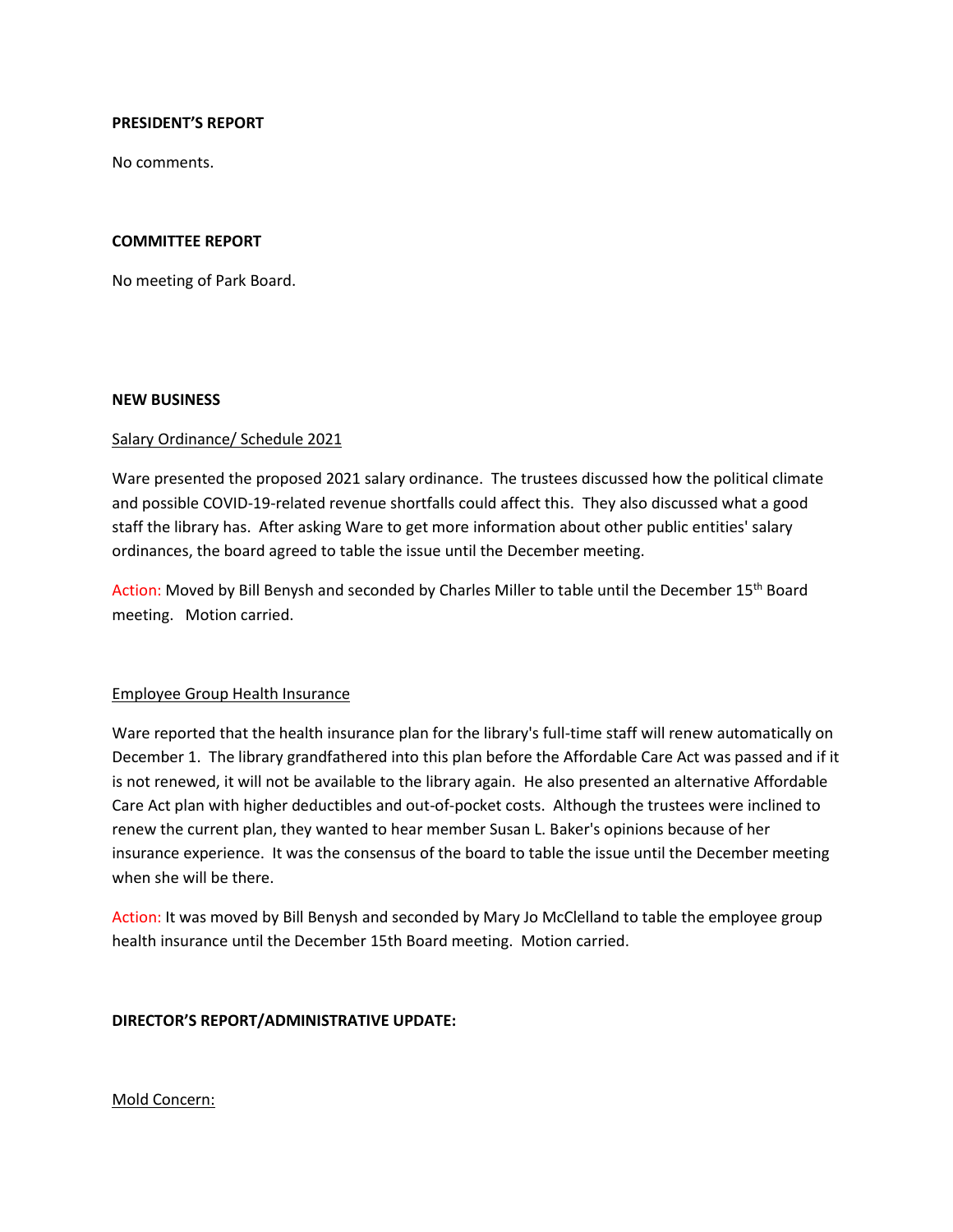Ware reported that a small area of mold was found in one of the basement storage rooms and was removed. Over the years, leaks in the roof have caused mold to grow and a few small tears were repaired recently. The trustees discussed having the roof inspected periodically to find leaks before they become bigger problems. Ware will contact the company that did the recent repairs to find out if it will perform roof inspections for the library.

# Library CD/Savings:

Ware reported that the library had a CD mature at First Merchants Bank. Following the trustees' instructions, Ware invested the original principal which came from the E. Pearson Gift Fund in a 6-month Money Market savings account and put the earned interest in the E. Pearson Gift Fund.

# Music CD Shelving

Because the circulation of music CDs has dropped significantly due to streaming technology, they are being withdrawn gradually from the library's collection. The library does not have another use for the CD shelves which are very nice and were fairly expensive so Ware asked the trustees what they wanted him to do with them. The trustees asked him to double check to find another use for them and if he can't, look into donating them.

# **OTHER**

# Curbside Service

Due to the dramatic rise in positive COVID-19 cases in the Wabash area and after consultation with the local health department, it was decided to resume curbside service and continue it until at least Thanksgiving. Ware hopes the library building will be able to reopen after Thanksgiving but this is a fluid situation and he is not sure how long curbside service might last.

# Indiana Library Annual Conference - Virtual

In past Novembers, the library staff has attended for professional development the Indiana Library Federation's annual conference. Five staff members have registered to attend the conference which is going to be virtual due to COVID-19."

# Gift Certificates in place of Christmas Celebration